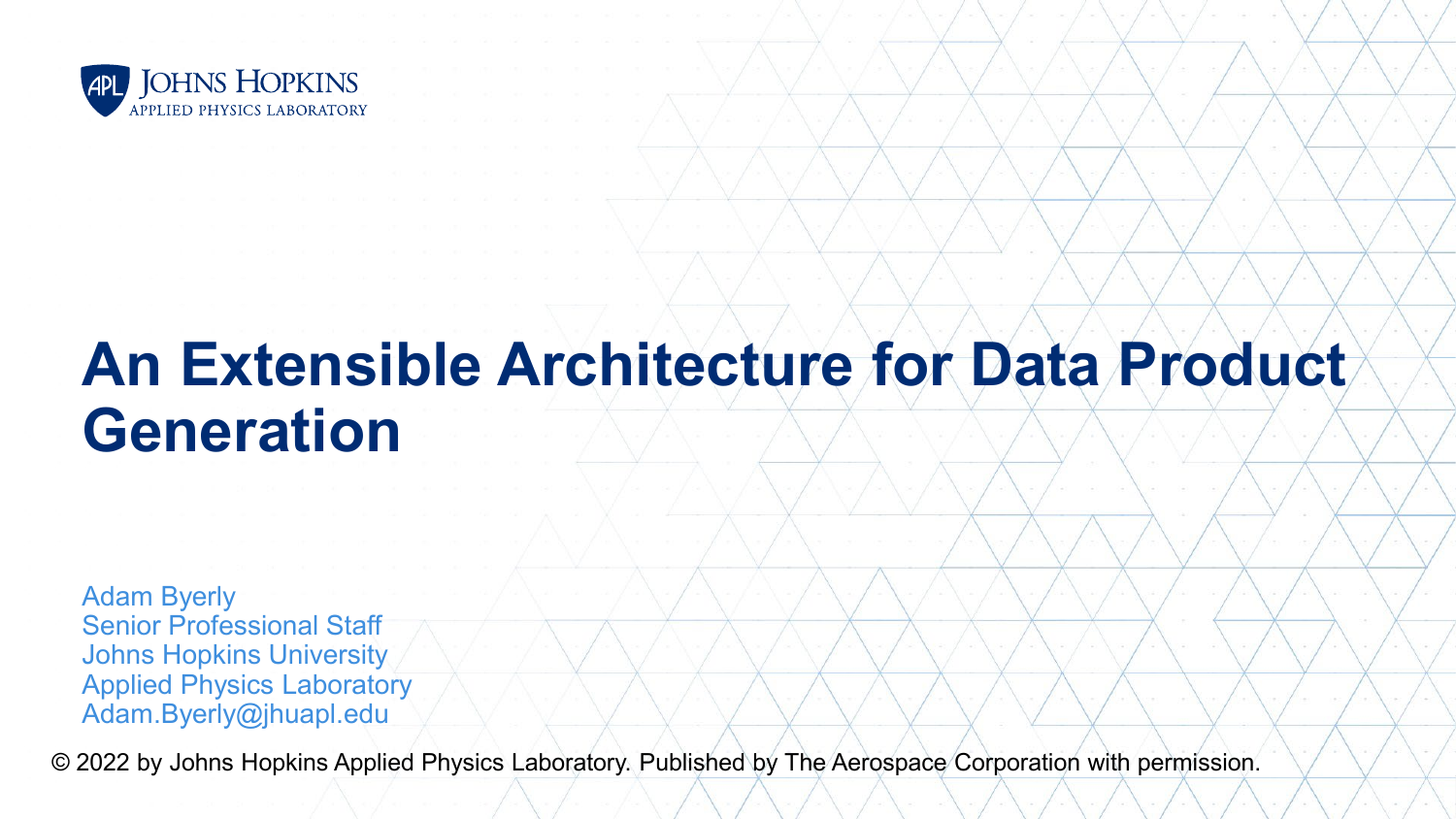## **Agenda**

- APL Ground System Context
- What is a Data Product?
- How are Data Products generated?
- How are Data Product Generators updated?
- Moving towards a common architecture

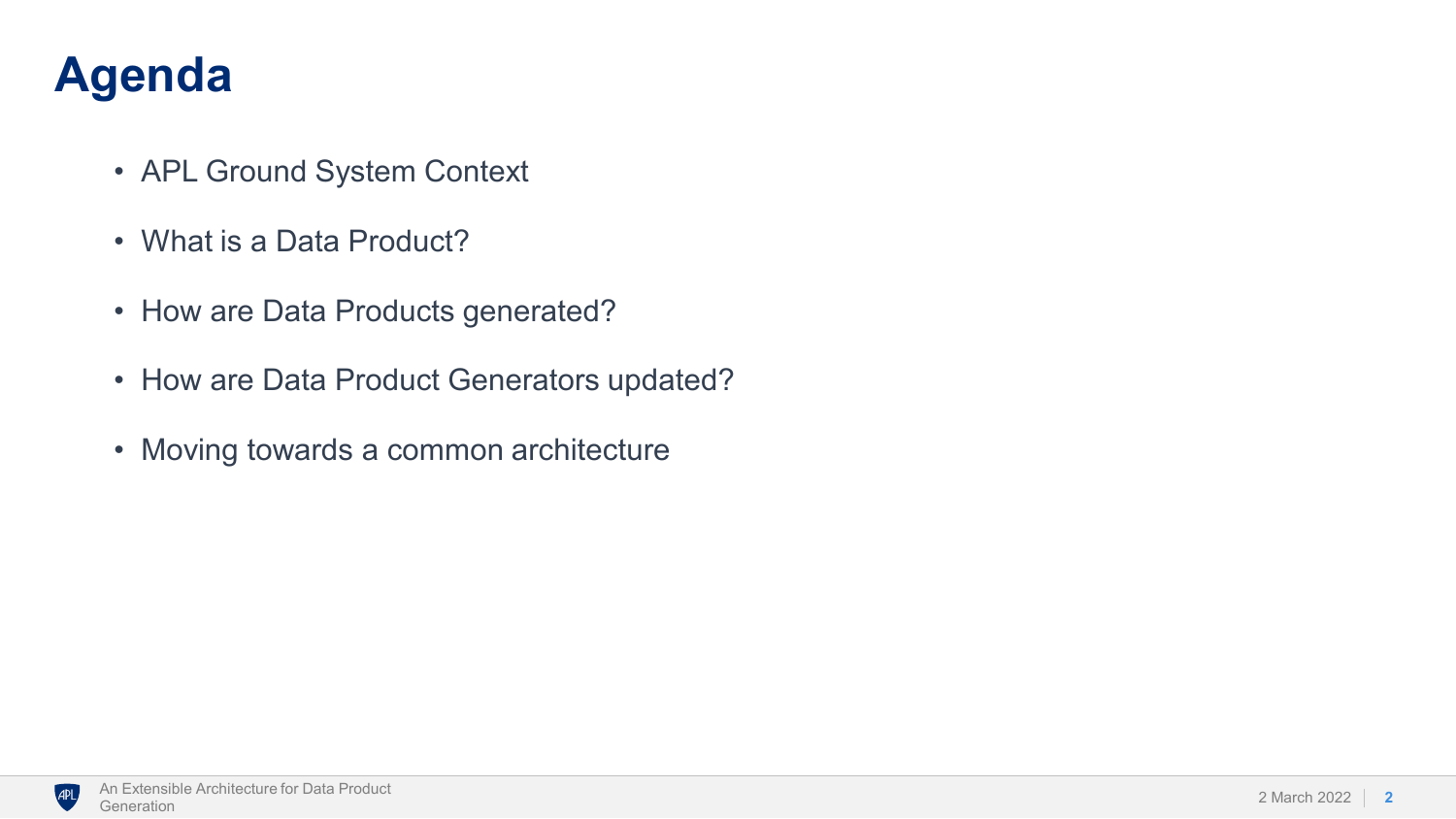#### **Evolution of APL Ground Systems**



**2000s Common Ground New Horizons STEREO MESSENGE R**

**Architecture**



 $APL$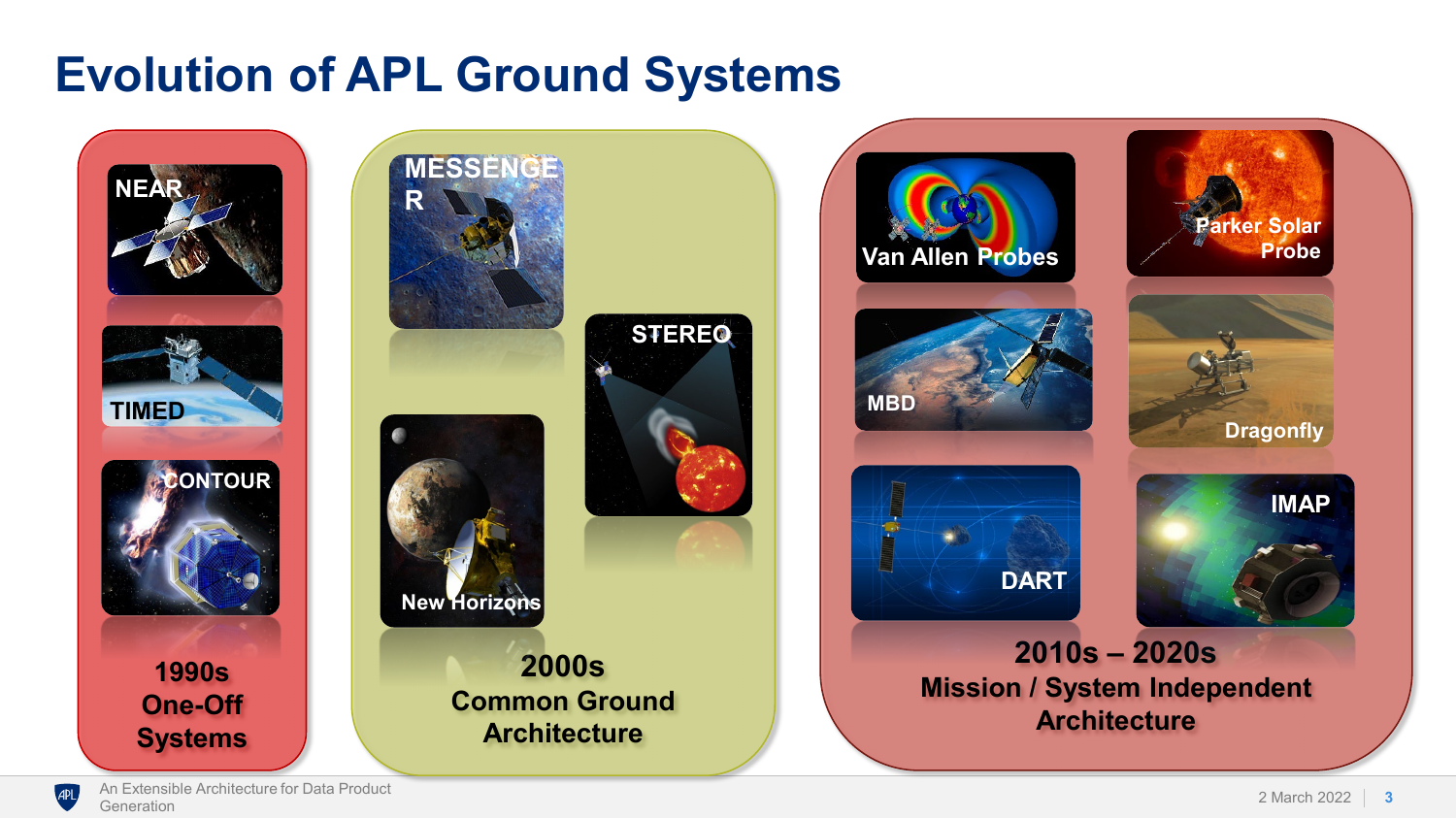# **Mission-Independent Ground System (MIGS) Context**



**APL**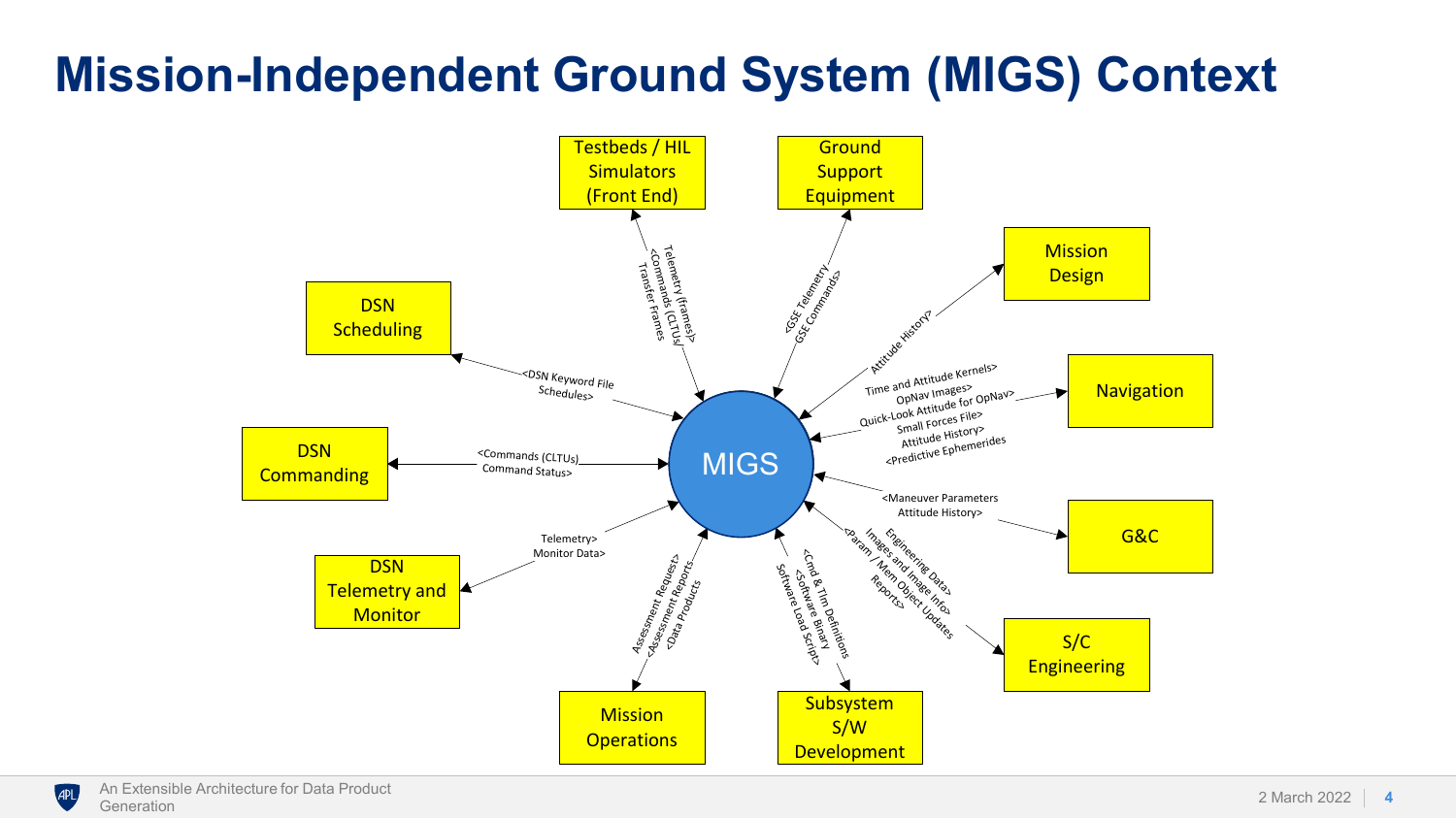## **Vocabulary**

- **Report** any formatted document containing mission information (e.g. telemetry)
- **Data Product (DP)**  a report that conforms to specified format, location, and generation methods.
	- All Data Products are Reports, but not all Reports are Data Products
- **Data Product Generator (DPG)**  a software component that generates a specified DP
- **Report Generator** a software component that generates a report
	- All DP Generators are Report Generators, but not all Report Generators are DP **Generators**
	- Note: "Report Generator" is being used as a generic term. It is NOT to be confused with specific software instances with similar-sounding names (e.g. report\_generator, ReportGenService)

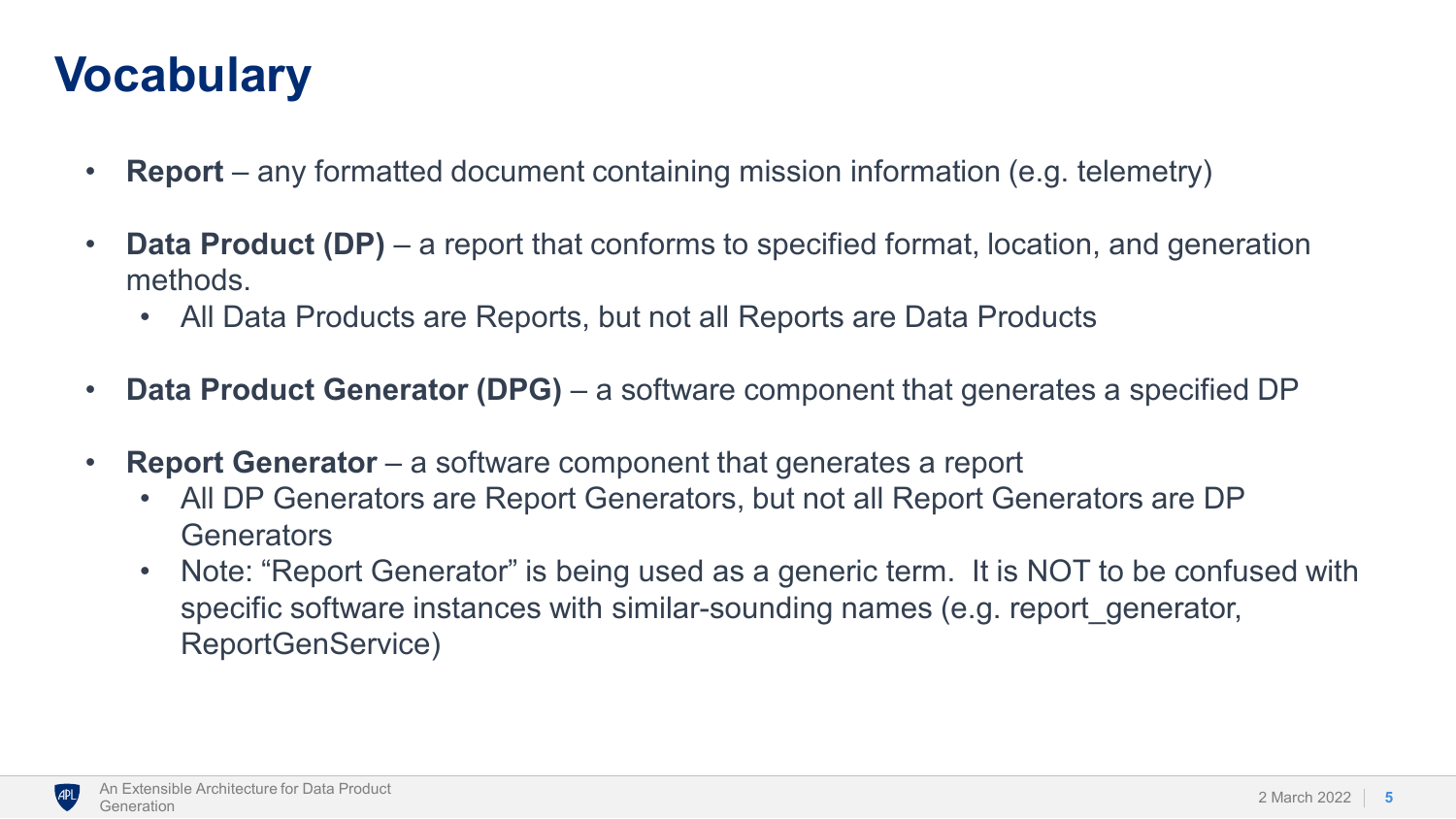## **Example Data Products**

- **Attitude History File**
	- SPICE C-Kernel
	- Contains spacecraft (and/or actuator) attitude information
- **Command History Report File**
	- ASCII Text File
	- Contains command status packet data
- **Time History File**
	- ASCII Text File
	- Contains correlated timekeeping data

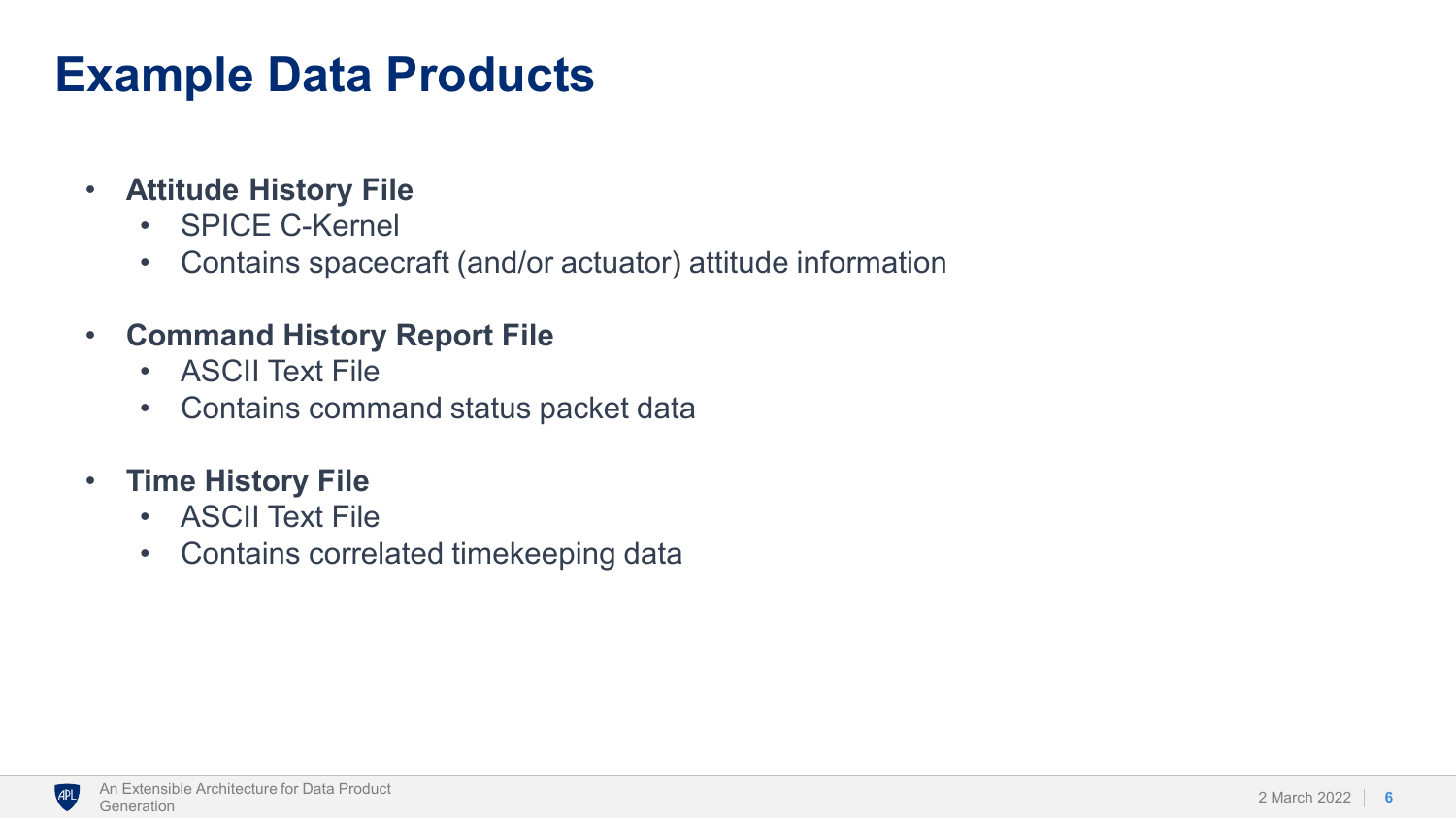#### **Data Product Generators**

- **Automated Software** A software component runs automatically, based on time/event triggers, to generate the DP,
	- Example: Cron job to run hourly/daily/weekly
- **Manual Software** A software component is run by a user to generate the DP
	- Example: User runs software to generate attitude history file for a supplied time range
- **Manually Generated**  A user generates the DP via some external method
	- Example: User extracts telemetry / data into an excel worksheet

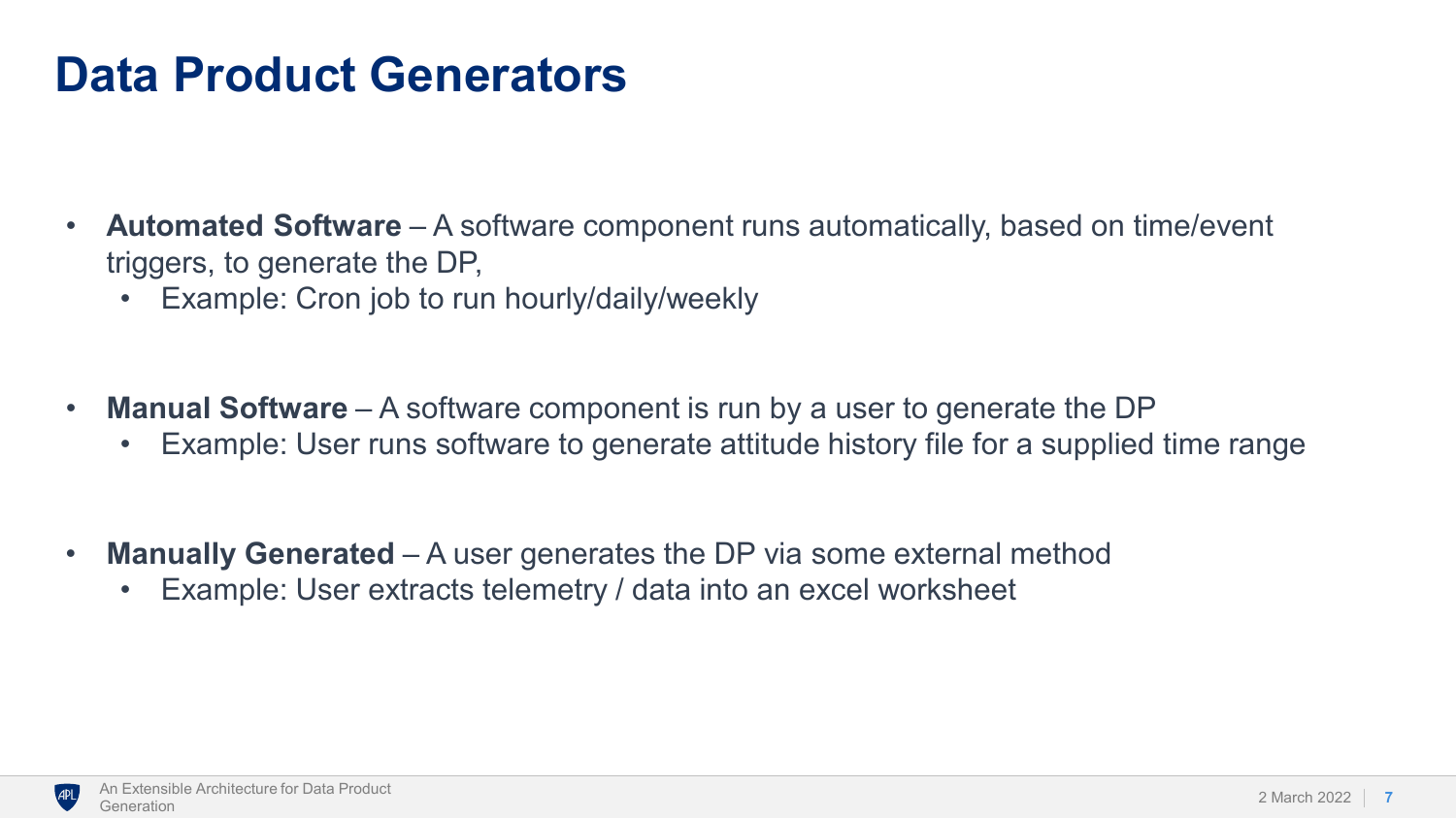# **Updating DPGs**

- Not all missions are the same!
- While we can carry forward "mission-independent" software between missions, "missionspecific" logic requires updates
	- E.g. Change to number / nature of actuators requires update to our attitude history file
- By minimizing / generifying our "mission-specific" logic, we reduce the size / frequency of updates

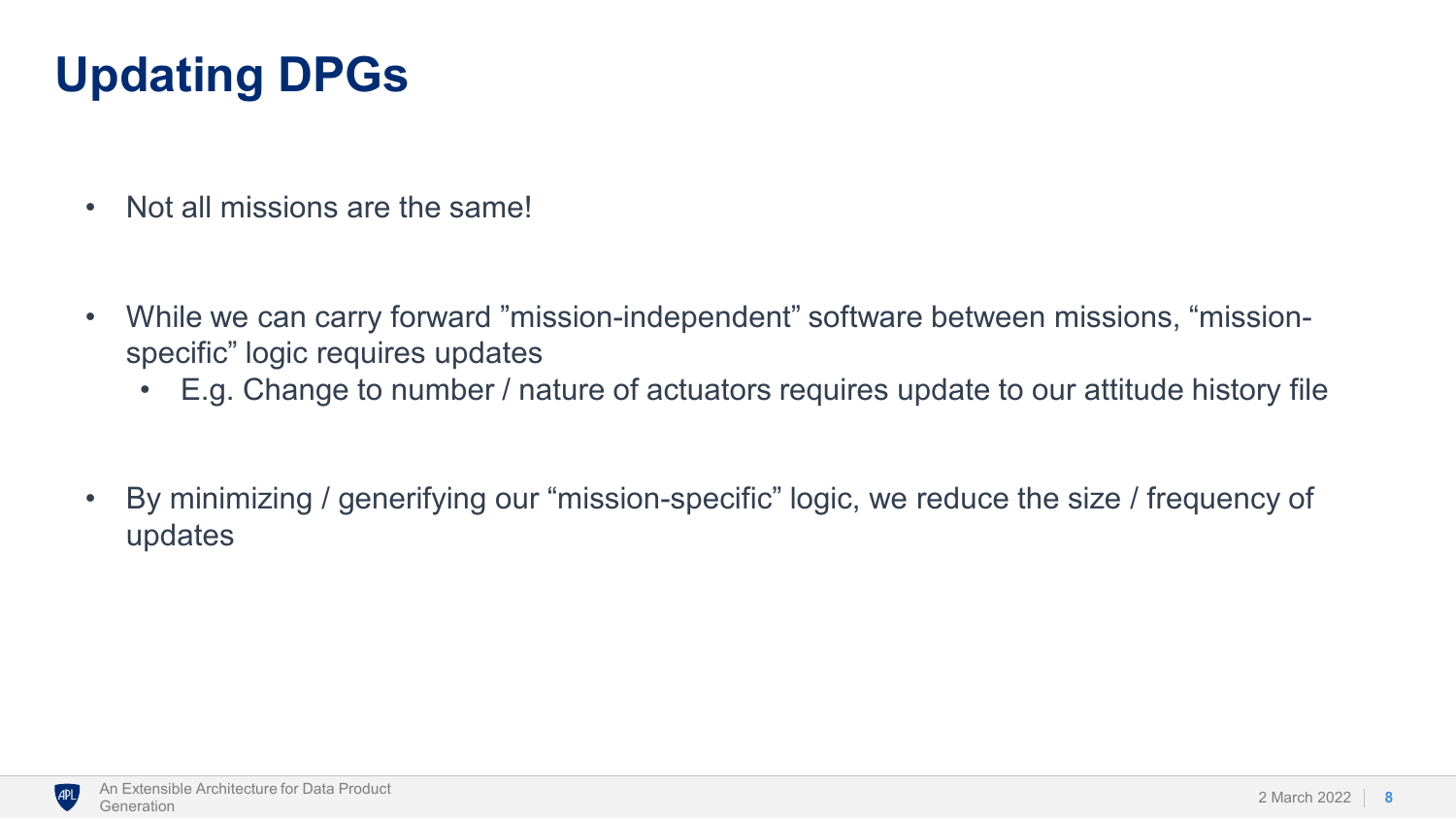# **DPG Considerations**

- **Data In**
	- How are we getting data in?
	- What is the format?
- **Data Out**
	- How are we getting data out?
	- What is the format?
- **Processing**
	- What processing is required to transform "data-in" to "data-out"?
- **Reporting / Alerting**
	- How do we alert the end-user a new product is available?
	- How do we alert the end-user an error / anomaly occurred?
- **Triggering**
	- When should we run?

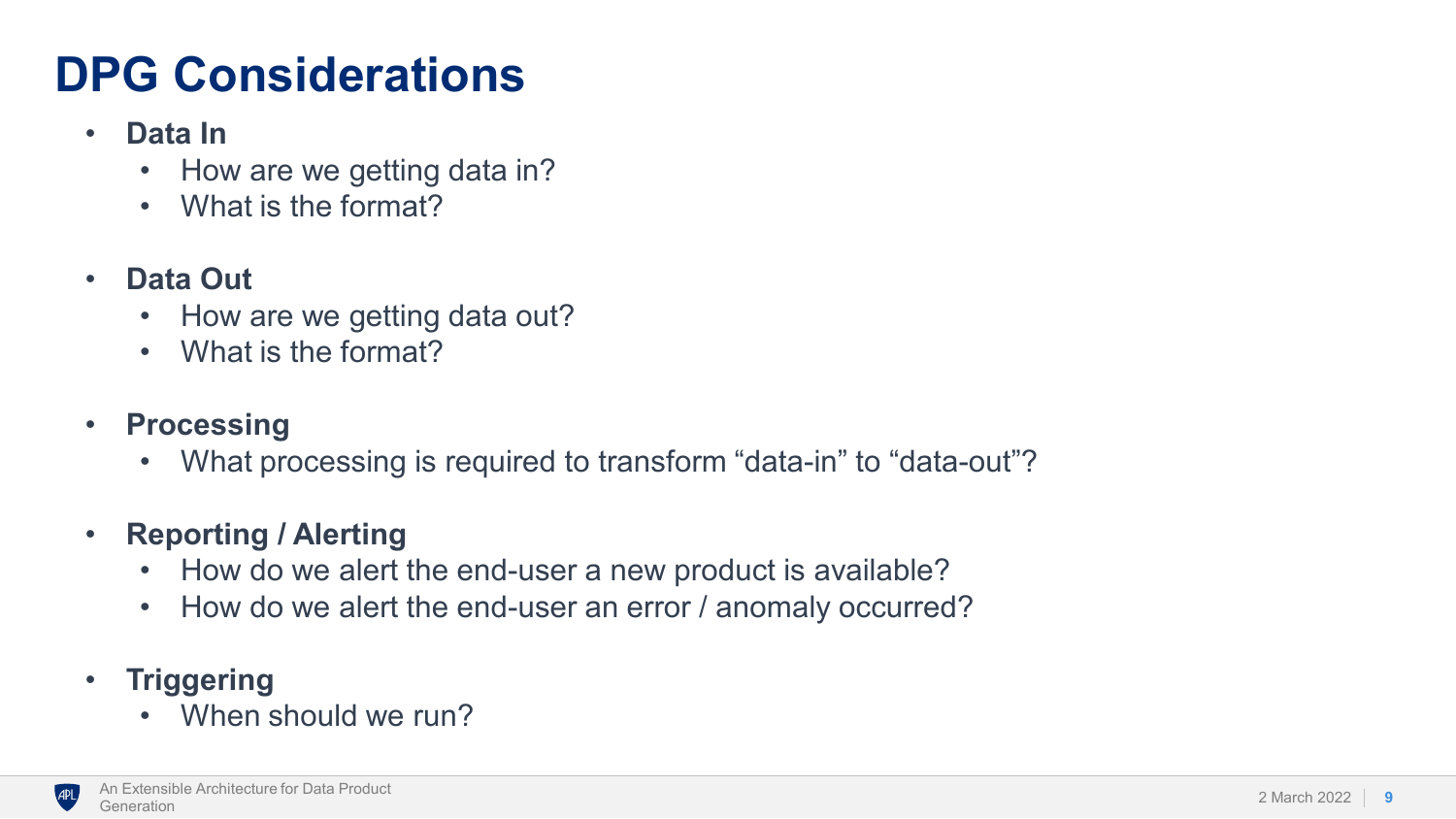#### **Common DPG Framework**



**APL**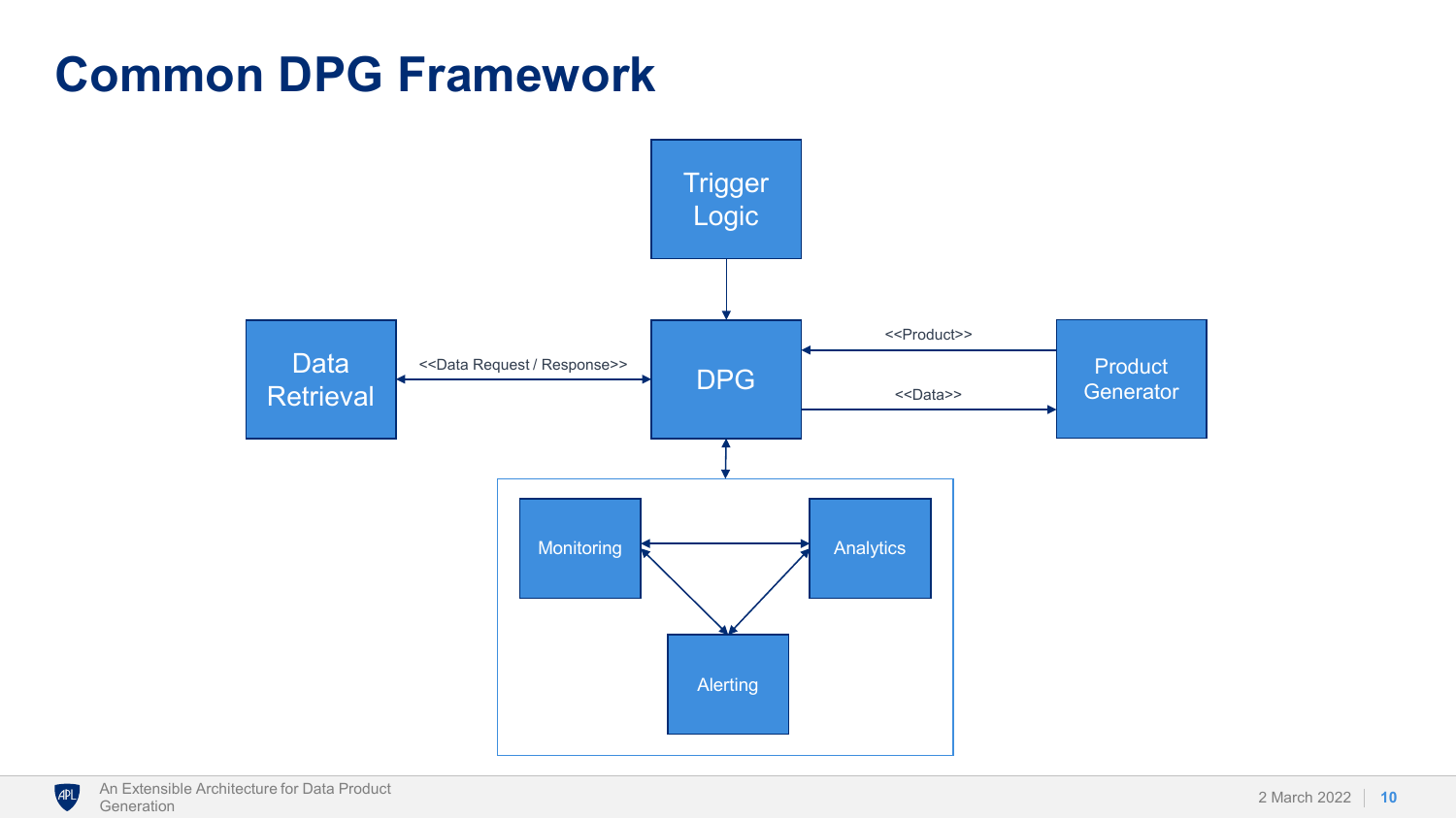# **Example and Lessons Learned**

#### • **Attitude History File**

- SPICE C-Kernel
- Contains spacecraft (and/or actuator) attitude information
- Initially written for mission with:
	- Three actuator components: two solar arrays, one antenna
	- Five gimbal angles: two per solar array, one per antenna
- Used legacy telemetry retrieval mechanism

#### • **Rewrite**

- Defined initial interface abstractions and implementations
- Used service-loader infrastructure
- Existing mission migrated to new approach; step towards deprecating legacy retrieval mechanism
- **Main Lesson Learned**
	- Separation of concerns along service-lines allowed for easy adoption of new functionality across missions